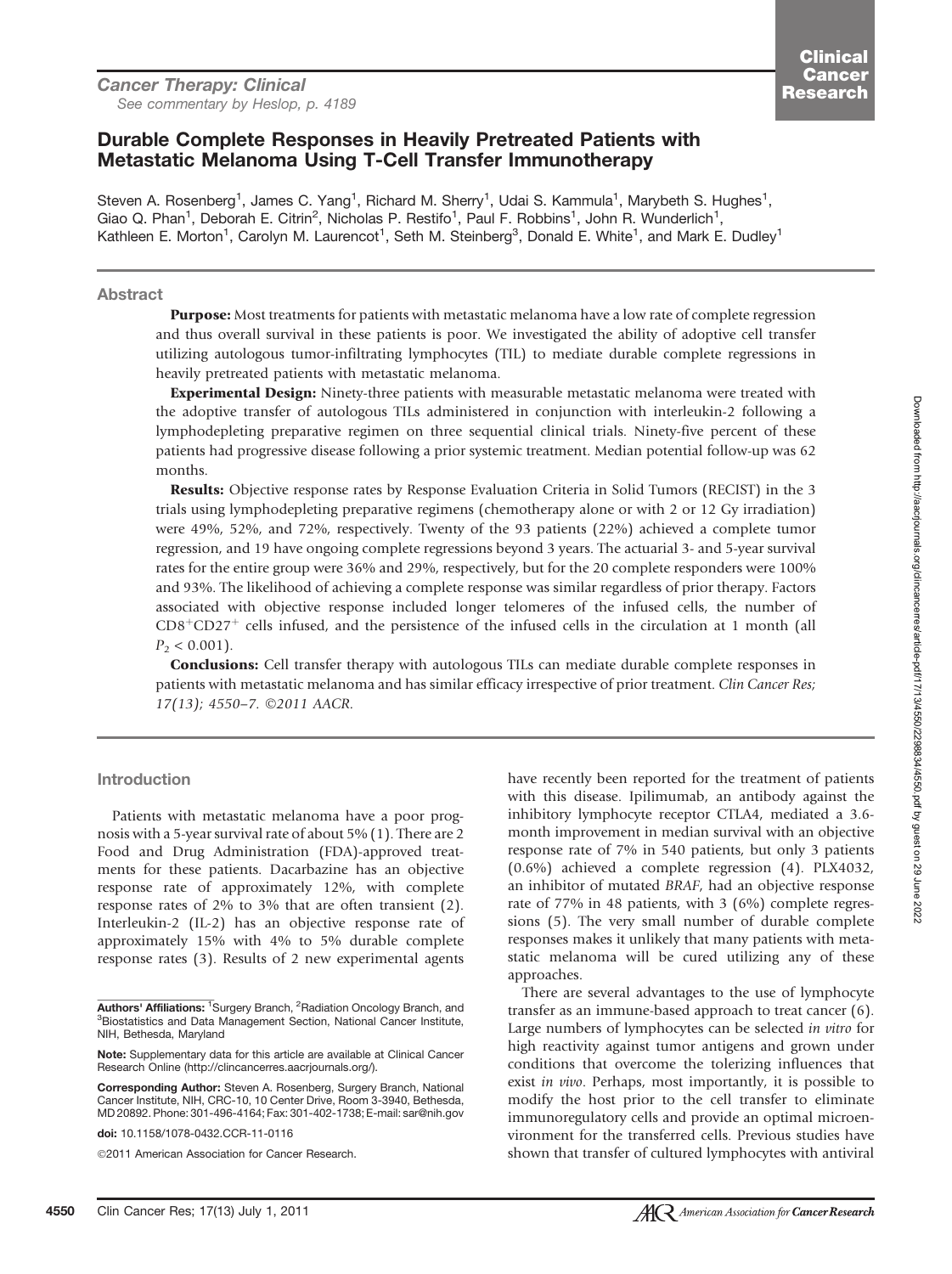# Translational Relevance

This article shows that the adoptive transfer of tumorinfiltrating lymphocytes plus interleukin-2 (IL-2) following a preparative lymphodepleting regimen can lead to durable complete regressions in up to 40% of patients with metastatic melanoma. Of 20 patients, who experienced complete regressions, 19 are ongoing at more than 3 to 7 years. Eighty-six percent of patients had visceral metastases and 95% had been previously recurred after other systemic treatments. Thus, the application of this experimental approach seems capable of providing durable remissions and possible cures in patients with metastatic melanoma.

activity can prevent cytomegalovirus (7) and Epstein–Barr virus (EBV) infections and the subsequent development of posttransplant lymphoproliferative diseases (8). Fresh and cultured lymphocytes have been used to treat relapsed leukemias and lymphomas after allogeneic bone marrow transplantation as well as established EBV-induced lymphomas and nasopharyngeal tumors (8–14). A patient with metastatic melanoma responding to the transfer of cloned CD4 lymphocytes has been reported (15).

We have previously reported early results in patients with metastatic melanoma treated with the adoptive transfer of autologous tumor-infiltrating lymphocytes (TIL) selected for antitumor activity, expanded in vitro and reinfused into patients along with IL-2 following a lymphodepleting preparative regimen (16, 17). We now report the definitive analysis of this series with a median potential follow-up of 62 months in 93 patients with metastatic melanoma. These patients all had progressive disease and were heavily pretreated with standard and experimental regimens. Of the 93 treated patients, 52 (56%) had an objective response. Twenty patients (22%) experienced a complete regression, 19 of whom having ongoing complete responses beyond 3 years. It thus seems that for this group of heavily pretreated patients for whom a lesion can be resected to obtain TILs and who received the infusion, a high rate of complete and possibly curative regressions can be achieved.

# Materials and Methods

# Patients

Patients were eligible for these trials if they were 18 years or older, with measurable metastatic melanoma and Eastern Cooperative Oncology Group (ECOG) performance status of 0 or 1, life expectancy of greater than 3 months, and no evidence of active systemic infections, coagulation disorders, or other active major medical or cardiovascular or immunodeficiency diseases. Patients had progressive metastatic melanoma at entrance into the protocol and at least 4 weeks had elapsed after any prior treatment. All patients had a metastatic lesion of greater than 2-cm diameter that could be resected for growth of TILs and had cells that grew in culture to sufficient quantities with

in vitro antitumor activity as described in the following text. Patients with 1 or 2 brain metastases less than 1 cm in diameter were eligible for this trial. All patients signed an informed consent approved by the Institutional Review Board of the National Cancer Institute.

### Clinical trial design

Before receiving TIL infusion, all patients received a nonmyeloblative lymphodepleting regimen consisting of cyclophosphamide at 60 mg/kg/d for 2 days and fludarabine at 25 mg/m<sup>2</sup>/d for 5 days. In 3 sequential trials, patients received this nonmyeloblative preparative regimen alone (43 patients) or in conjunction with total body irradiation (TBI) either 2 Gy (25 patients) or 12 Gy (2 Gy twice a day for 3 days; 25 patients). TBI was delivered at 2 Gy fractions with 15-MV photons delivered at a distance of 6 m to the patient's midline at a dose rate of 0.11 Gy/min as previously described (17). Within a day following the completion of the preparative regimen, patients received an intravenous infusion of TILs and were started on high-dose IL-2 at 720,000 IU/kg intravenously every 8 hours to tolerance. Within 1 or 2 days after TIL infusion, patients who received TBI also received a minimum of  $2 \times 10^6$ /kg of autologous, purified, cryopreserved CD34<sup>+</sup> hematopoietic stem cells from a granulocyte colony–stimulating factor– mobilized pheresis. Patient response to treatment was assessed utilizing Response Evaluation Criteria in Solid Tumors (RECIST) guidelines starting at approximately 4 weeks after cell administration and at regular intervals thereafter. Data in this report are updated as of August 1, 2010, with a median potential follow-up of 89.8, 58.5, and 41.5 months in the cohorts with preparative chemotherapy alone or with 2 or 12 Gy, respectively (overall median potential follow-up 62.0 months; range 35.1–118.6 months).

### Preparation of TILs for infusion

Lymphocytes were grown from resected metastatic melanoma lesions in high-dose IL-2 as previously described (16–18). In brief, individual cultures in 24-well culture plates were established from either single-cell suspensions or 1- to 2-mm3 fragments. The wells were individually grown and expanded and tested for the presence of antigen specificity, utilizing overnight cytokine release coculture assays against either autologous tumor- or human leukocyte antigen (HLA)-matched melanoma cell lines. Cultures with evidence of specific reactivity compared with allogeneic non-MHC–matched controls that exceeded 200 pg/mL of IFNg and were at least twice control values were selected for rapid expansion as previously described (16, 17).

The average length of telomere repeats in chromosomes from the infused cells was measured by quantitative flow-FISH as previously described (19). The number and percentage of  $CD8+CD27<sup>+</sup>$  cells in the infused TILs was measured after withdrawal of IL-2 for 2 days (20). The persistence of the infused cells in the circulation was measured by amplifying T-cell receptor beta variable region sequences, using the SMART RACE cDNA Amplification kit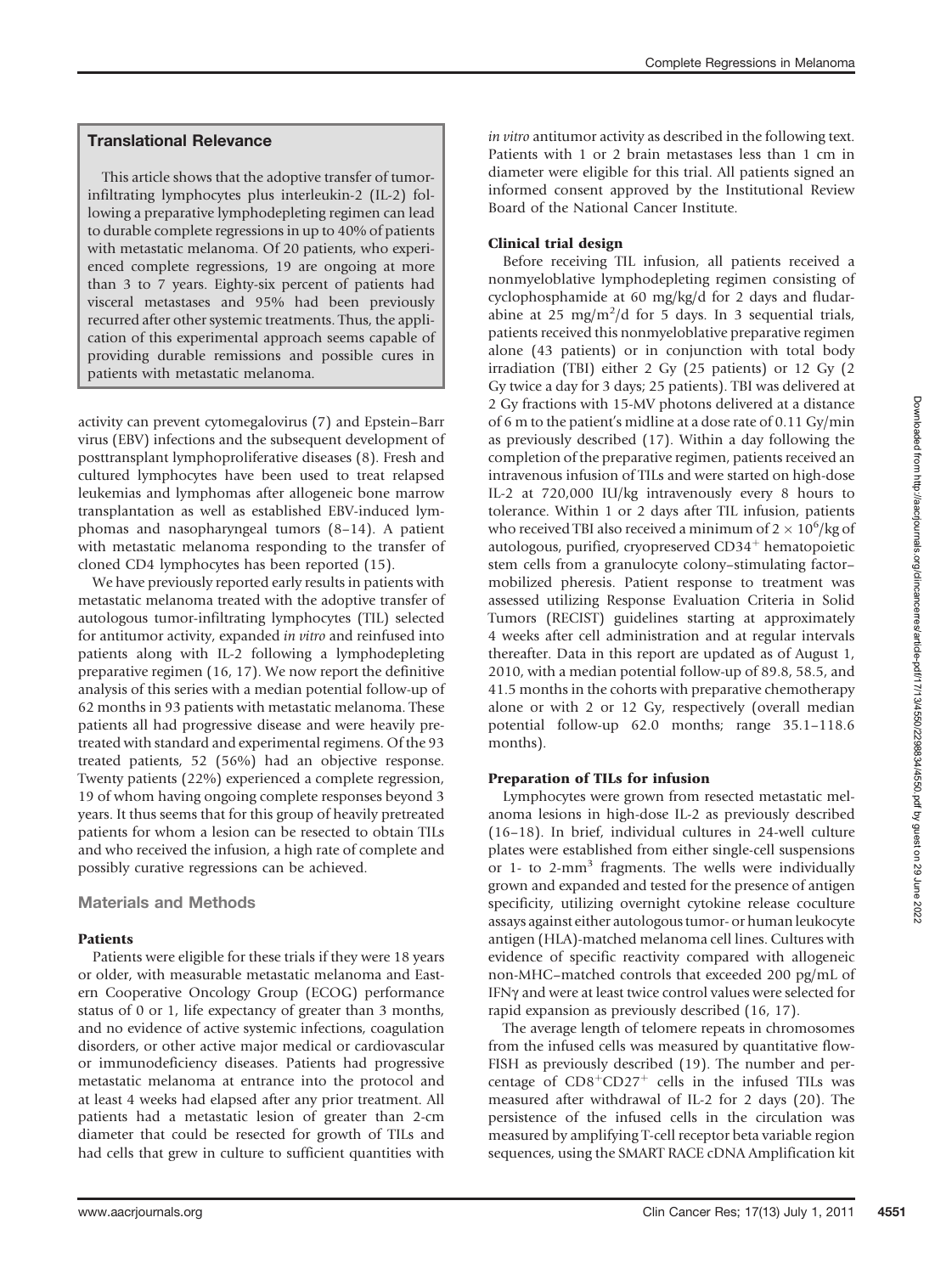(Clontech Laboratories, Inc.), and comparing clonotypes in the infused TILs with those in the circulation at 1 month, using techniques previously described (21, 22).

#### Statistical analysis

Continuous parameters were compared between response groups [CR (complete response) vs. < CR; PR (partial response)  $+$  CR vs. NR (no response)], using an exact Wilcoxon rank-sum test, as the majority of parameters were not normally distributed in one or both of the groups to be compared. An exact Cochran–Armitage test was used to compare ordered categorical parameters (degree of TBI: 0, 200, and 1,200) and stage (M1a, M1b, and M1c) with response group (23). Dichotomous parameters (sex, HLA 02 vs. non-02) were compared with response group using Fisher's exact test. All P values are 2-tailed and presented without adjustment for multiple comparisons. In view of the number of parameters initially explored, (12 for each response group comparison) P values less than 0.01 would likely indicate significant associations whereas those for which  $0.01$  greater than  $P$  less than  $0.05$  would indicate strong trends.

### **Results**

There were no significant differences in sex, age, ECOG status, or the number of cells administered among the 3 treatment cohorts (chemotherapy preparative regimen alone or plus 2 or 12 Gy). The incidence and duration of responses in each of the 3 treatment cohorts are presented in Table 1 and patient survival in Figure 1. The objective response rates in the 3 cohorts were 49%, 52%, and 72%, respectively, with complete response rates of 12%, 20%, and 40%. There was no significant difference in overall response rate among the cohorts ( $P_2 = 0.08$ ), though there was an increased rate of complete responses associated with increasing dose of TBI ( $P_2 = 0.007$ ; Table 2; results are descriptive and not corrected for multiple comparisons). These cohorts were accrued sequentially and thus should be



Figure 1. Overall survival of patients receiving TILs with the chemotherapy preparative regimen alone (no TBI) or plus 2 or 12 Gy TBI.

compared with each other with caution. The actuarial 3- and 5-year survival rates for the entire 93 patients were 36% and 29%, respectively. For the 20 complete responders, the 3 and 5-year survival rates were 100% and 93%, for the 32 partial responders 31% and 21%, and for the 41 nonresponders 7% and 5%, respectively.

Of particular interest was the high incidence of durable complete responses seen in 20 of the 93 patients (22%), with complete regressions ongoing in 19 of these patients at 37 to 82 months. All but 2 of the completely responding patients received a single treatment; 2 received a second treatment. Eighty of the 93 patients (86%) had visceral metastases (stage M1b or M1c), including 17 of the 20 (85%) complete responders and 28 of 32 (88%) partial responders. Complete responses were seen in patients with a median of 3 different organ sites of metastases including lung, liver, adrenal, muscle, lymph nodes, and skin. The exact sites of disease in patients in the 3 cohorts are shown in Supplementary Table S1 and the stage of metastatic disease in each cohort with their response is shown in

| <b>Treatment</b> | $n$ (%) of patients (duration in mo) |                               |                                                                  |         |
|------------------|--------------------------------------|-------------------------------|------------------------------------------------------------------|---------|
|                  | Total                                | <b>PR</b>                     | <b>CR</b>                                                        |         |
| No TBI           | 43                                   | 16 (37)                       | 5(12)                                                            | 21 (49) |
|                  |                                      | 84, 36, 29, 28, 14, 12,       | $82+, 81+, 79+, 78+, 64+$                                        |         |
|                  |                                      | 11, 7, 7, 7, 7, 4, 4, 2, 2, 2 |                                                                  |         |
| 200 TBI          | 25                                   | 8 (32)                        | 5(20)                                                            | 13 (52) |
|                  |                                      | 14, 9, 6, 6, 5, 4, 3, 3       | $68+$ , 64+, 60+, 57+, 54+                                       |         |
| 1,200 TBI        | 25                                   | 8 (32)                        | 10(40)                                                           | 18 (72) |
|                  |                                      | 21, 13, 7, 6, 6, 5, 3, 2      | $48 + 45 + 44 + 44 + 39 +$<br>$38+$ , $38+$ , $38+$ , $37+$ , 19 |         |
| Total            | 93                                   | 32 (34)                       | 20(22)                                                           | 52 (56) |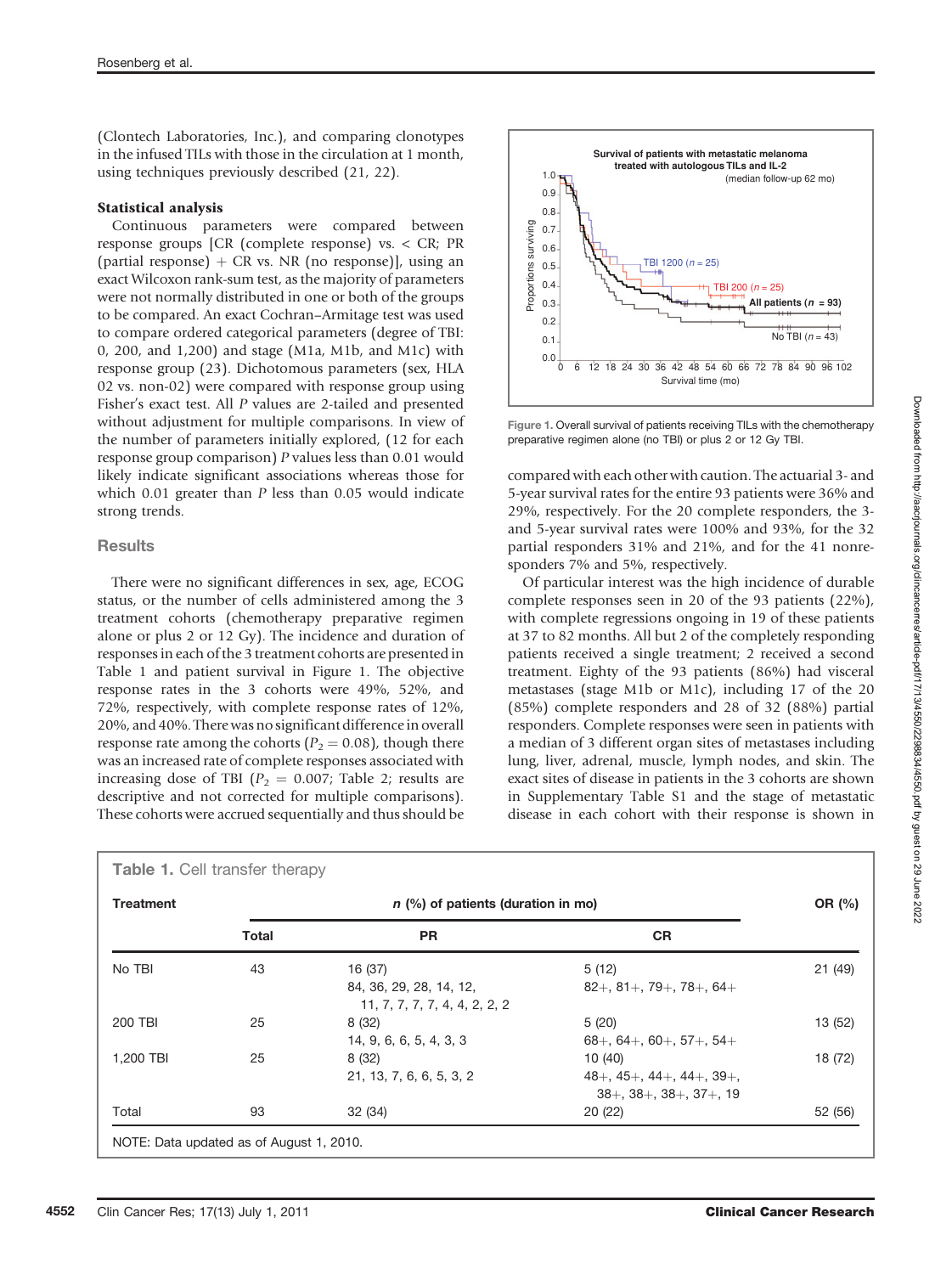|                                         | <b>Number of patients</b> |                 |                | $\boldsymbol{P}_2$ |                    |                    |
|-----------------------------------------|---------------------------|-----------------|----------------|--------------------|--------------------|--------------------|
|                                         | <b>CR</b>                 | <b>PR</b>       | <b>NR</b>      | <b>Total</b>       | $CR vs. (PR + NR)$ | $(CR + PR)$ vs. NR |
| Total                                   | 20                        | 32              | 41             | 93                 |                    |                    |
| Patients                                |                           |                 |                |                    |                    |                    |
| Sex                                     |                           |                 |                |                    |                    |                    |
| Male                                    | 13                        | 20              | 29             | 62                 | 1.0                | < 0.51             |
| Female                                  | $\overline{7}$            | 12              | 12             | 31                 |                    |                    |
| Age                                     |                           |                 |                |                    |                    |                    |
| $16 - 30$                               | 3                         | 5               | 4              | 12                 | 0.84               | 0.79               |
| $31 - 45$                               | $\overline{7}$            | 11              | 14             | 32                 |                    |                    |
| $46 - 60$                               | 10                        | 16              | 21             | 47                 |                    |                    |
| $61 - 75$                               | 0                         | 0               | 2              | 2                  |                    |                    |
| <b>HLA</b>                              |                           |                 |                |                    |                    |                    |
| A <sub>2</sub>                          | 15                        | 28              | 32             | 75                 | 0.53               | 0.61               |
| Non-A2                                  | 5                         | 4               | 9              | 18                 |                    |                    |
| Stage                                   |                           |                 |                |                    |                    |                    |
| M <sub>1</sub> a                        | 3                         | 4               | 6              | 13                 | 0.55               | 0.56               |
| M <sub>1</sub> b                        | 3                         | 4               | $\mathbf{1}$   | 8                  |                    |                    |
| M <sub>1</sub> c                        | 14                        | 24              | 34             | 72                 |                    |                    |
| Treatments                              |                           |                 |                |                    |                    |                    |
| TBI, Gy                                 |                           |                 |                |                    |                    |                    |
| 0                                       | 5                         | 16              | 22             | 43                 | 0.007              | 0.08               |
| $\sqrt{2}$                              | 5                         | 8               | 12             | 25                 |                    |                    |
| 12                                      | 10                        | 8               | $\overline{7}$ | 25                 |                    |                    |
| Cells $(\times 10^{-10})$               |                           |                 |                |                    |                    |                    |
| $<$ 3                                   | 4                         | 5               | 10             | 19                 |                    |                    |
| $3.1 - 5.0$                             | 3                         | $\overline{4}$  | 12             | 19                 |                    |                    |
| $5.1 - 7.0$                             | $\overline{7}$            | 12              | $\overline{7}$ | 26                 |                    |                    |
| $7.1 - 9.0$                             | $\sqrt{2}$                | 4               | $\overline{4}$ | 10                 |                    |                    |
| >9                                      | $\overline{4}$            | $\overline{7}$  | 8              | 19                 |                    |                    |
| Mean $\pm$ SEM                          | $6.5 \pm 0.7$             | $6.1 \pm 0.5$   | $5.5 \pm 0.6$  |                    | 0.25               | 0.07               |
| $%$ CD3CD8 <sup>+</sup>                 | $86 \pm 2$                | $79 \pm 4$      | $74 \pm 4$     |                    | 0.59               | 0.14               |
| $%$ CD3CD4 <sup>+</sup>                 | $10 \pm 2$                | $20 \pm 4$      | $24 \pm 4$     |                    | 0.30               | 0.15               |
| Telomere length, kb                     | $6.7 \pm 0.3$             | $6.4 \pm 0.2$   |                |                    | 0.006              | < 0.001            |
|                                         |                           |                 | $5.1 \pm 0.2$  |                    |                    |                    |
| $CD8^+CD27^+$ cells $(\times 10^{-10})$ | $2.0\,\pm\,0.3$           | $1.5 \pm 0.2$   | $0.8 \pm 0.1$  |                    | 0.001              | < 0.001            |
| Persistence at 1 mo (%)                 | $30.2 \pm 5.5$            | $28 \pm 5.9$    | $10.5 \pm 3.5$ |                    | 0.003              | < 0.001            |
| IL-2 doses                              |                           |                 |                |                    |                    |                    |
| $<$ 5                                   | $\mathbf{1}$              | 3               | $\mathbf{1}$   | 5                  |                    |                    |
| $5 - 8$                                 | 15                        | 22              | 19             | 56                 |                    |                    |
| $9 - 11$                                | 4                         | 7               | 21             | 32                 |                    |                    |
| Mean $\pm$ SEM                          | $7.1 \pm 0.4$             | $7.7\,\pm\,0.5$ | $8.8 \pm 0.4$  |                    | 0.11               | 0.003              |

Supplementary Table S2. Representative scans and photographs of the 20 patients who experienced a complete response are shown in Supplementary Figure S1. Although 19 of the patients who experienced a complete response are ongoing long-term survivors, 8 additional patients also are alive beyond 3 years, 6 of whom had prolonged partial responses (4 had resection of all residual disease), 1 had a mixed response, and the other responded to subsequent chemotherapy.

This was a heavily pretreated group of patients as shown in Table 3. Seventy-seven of the 93 patients (83%) had progressed after receiving IL-2, either at high dose or as part of a biochemotherapy regimen, 40 (43%) had prior chemotherapy, and 37 (40%) had received both IL-2 and chemotherapy. Of the 20 complete responders, 70% had received prior IL-2 treatment, 35% prior chemotherapy, 30% both IL-2 and chemotherapy, 55% prior IFN treatment, and 25% prior anti-CTLA4 treatment. The median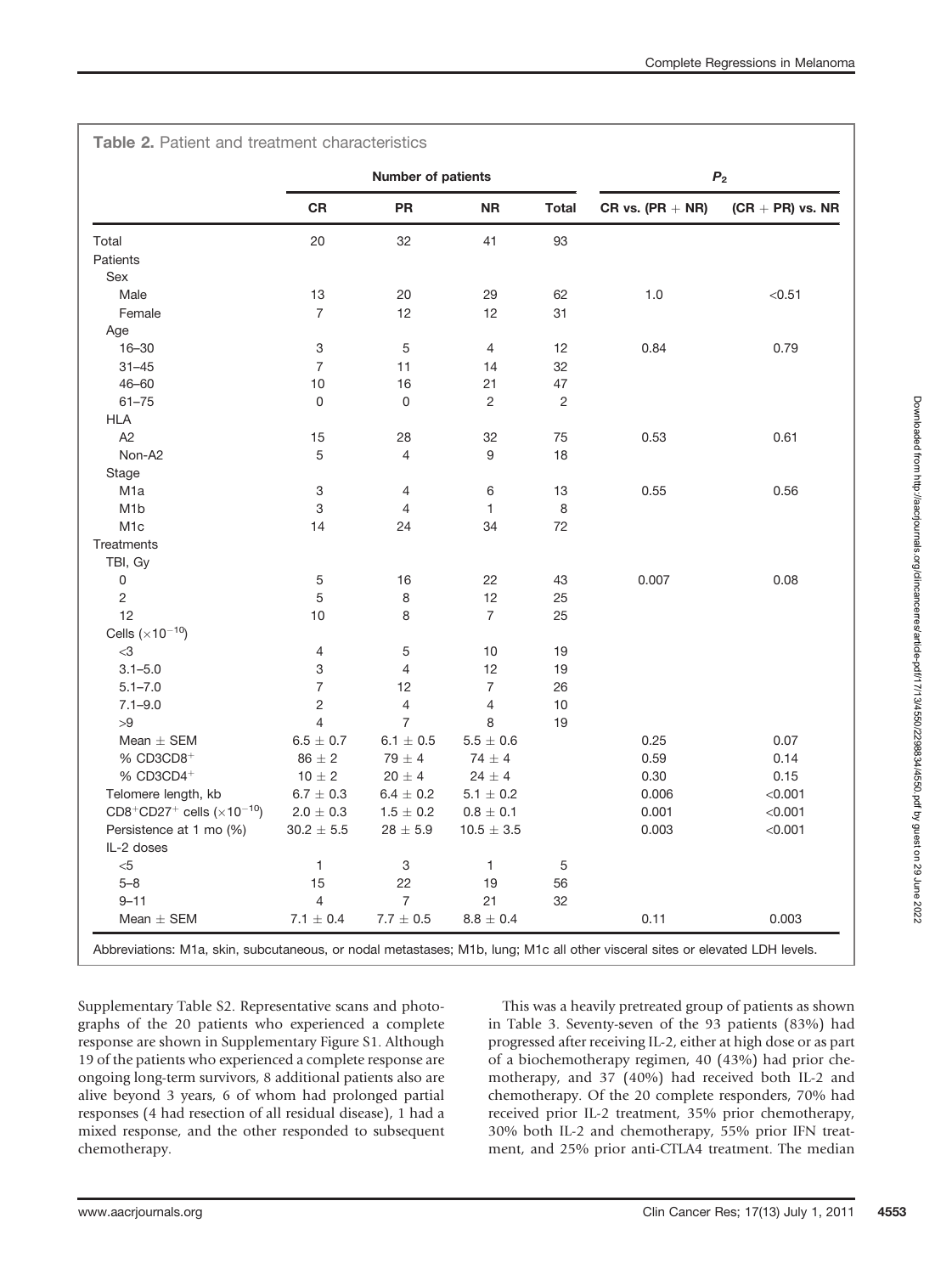|                                                          |              | OR <sup>b</sup> |           |         |
|----------------------------------------------------------|--------------|-----------------|-----------|---------|
|                                                          | <b>Total</b> | <b>CR</b>       | <b>PR</b> |         |
| All patients                                             | 93           | 20 (22)         | 32(34)    | 52 (56) |
| Prior treatment                                          |              |                 |           |         |
| None                                                     | 5(5)         | 2(40)           | 1(20)     | 3(60)   |
| $IL-2$                                                   | 77 (83)      | 14 (18)         | 28 (36)   | 42 (54) |
| Chemotherapy                                             | 40 (43)      | 7(18)           | 16 (40)   | 23 (58) |
| <b>IFN</b>                                               | 52 (56)      | 11(21)          | 17 (33)   | 28 (54) |
| Anti-CTLA4                                               | 11(12)       | 5(45)           | 2(18)     | 7(64)   |
| $IL-2^+$ chemotherapy                                    | 37(40)       | 6(16)           | 16 (43)   | 22 (59) |
| IL-2 <sup>+</sup> anti-CTLA4                             | 8 (9)        | 3(38)           | 1(13)     | 4(50)   |
| $IL-2$ <sup>+</sup> anti-CTLA4 <sup>+</sup> chemotherapy | 6(7)         | 2(33)           | 1(17)     | 3(50)   |

Table 3. Impact of prior treatment on response to cell transfer therapy using selected TILs

<sup>a</sup>The percentage of patients with a CR, PR, or OR in each group who had received the prior treatment. <sup>b</sup>No group is statistically different from any other.

time from first diagnosis of metastatic disease to the administration of cell therapy was 18 months (mean  $\pm$  $SEM = 25.9 \pm 2.7$  months). The median number of prior systemic treatments administered was 2 (mean  $\pm$  SEM  $=$  $2.0 \pm 0.2$ ). The 5-year survival rate of 29% for all 93 patients was similar regardless of prior treatment, with the possible exception of the 5-year survival rate of 44% for the 11 patients who progressed after receiving prior anti-CTLA4 treatment (Fig. 2). These latter 11 patients had received anti-CTLA4 an average of 13.7 months before starting the cell transfer therapy and all had progressive disease.

There were no significant differences in patients who experienced a complete response or any objective response compared with nonresponders in sex, age, HLA type, metastatic stage, numbers of cells administered, or lactate dehydrogenase (LDH) levels (Table 2). However, patients experiencing an objective response received fewer IL-2 doses than nonresponders  $(7.2 \pm 0.3 \text{ vs. } 8.8 \pm 0.4; P_2 = 0.003)$ ,



Figure 2. Overall survival of patients receiving cell transfer based on prior treatment received.

likely due to increased side effects from IL-2 resulting from increased activity of the transferred cells in responders that limited IL-2 dosing in vivo. As shown in Table 2 and Figure 3, objective responders differed significantly from nonresponders in receiving TILs with longer average telomeres and a larger number of  $CD8<sup>+</sup>CD27<sup>+</sup>$  cells and in the *in vivo* persistence (of the infused cells) in the circulation at 1 month (all  $P<sub>2</sub>$  values <0.001). There was considerable overlap between responders and nonresponders for each of these 3 factors and thus none absolutely predicted the occurrence of an objective response. There was no difference in response rates in patients with tumors that did or did not contain BRAF or NRAS mutations.

It should be emphasized that the patients in this trial were a select group who had a resectable lesion (estimated to be about 85% of all patients). In our entire experience, viable TILs could be grown to a minimum of  $5 \times 10^6$  cells (and the majority to more than  $2 \times 10^7$  cells) from 75% to 85% of patients depending on whether the cultures were set up as enzymatic digests, fragments, or both. Active specific TILs were identified in 67% of all resected patients (24).

The toxicities of treatment have been previously reported and were largely due to the lymphodepleting preparative regimen or IL-2 (17, 25). Most patients tolerated the treatment well and returned to baseline. There was 1 treatment-related death in the 93 patients; a 49-year-old male who received 2 Gy TBI and died of sepsis 4 days after cell infusion from an undetected diverticular abscess present prior to treatment. One patient with a partial response who received 2 Gy TBI developed prolonged pulmonary hypertension. Five patients who received 12 Gy TBI, all of whom experienced a complete regression, developed a microangiopathic nephropathy with creatinine elevations in the range of 1.5 to 2.5 mg/dL. Their renal function has not worsened over time, and these patients are living normally.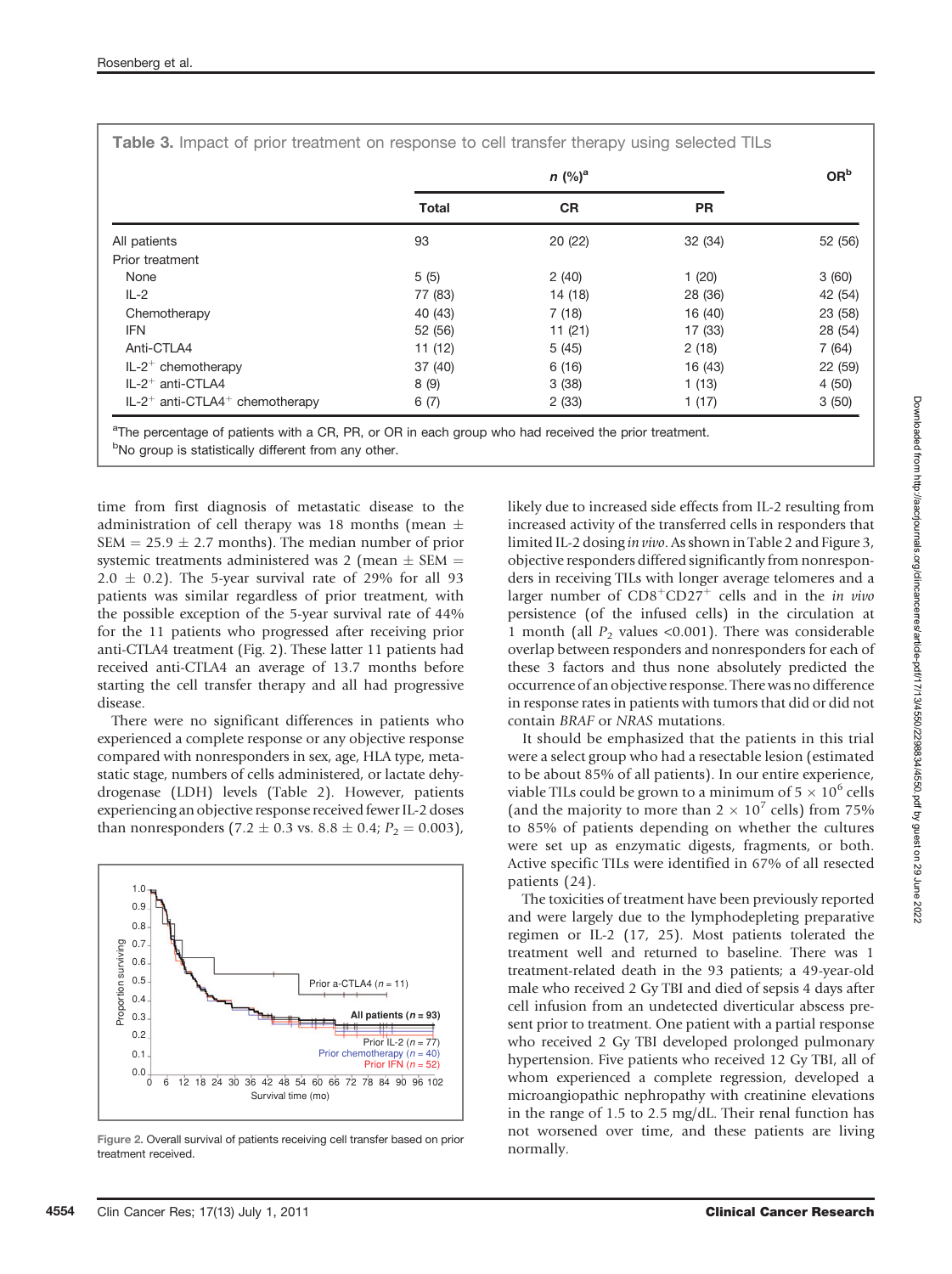Figure 3. Mean telomere length, the number of  $CD27^+CD8^+$  cells, and the percentage persistence of the infused cells in peripheral blood at 1 month after cell infusion are significantly different in objective responders  $(CR + PR)$ compared with nonresponders (all  $P_2$  < 0.001). anti-CTLA4, a-CTLA4. Data updated as of January 1, 2011.



### **Discussion**

Although many systemic treatment options for patients with metastatic solid cancers can mediate modest improvements in survival, the long-term cure of patients requires the induction of durable complete regressions. With few exceptions (such as men with germ cell tumors or women with choriocarcinoma), durable complete regressions of metastatic solid cancers are very rare. In patients with metastatic melanoma, the administration of high-dose IL-2 can mediate durable complete apparently curative responses in 4% to 5% of patients and this led to the FDA approval of IL-2 for patients with melanoma in 1998 (3, 26, 27). Durable complete regressions using dacarbazine, the only other FDA-approved treatment for melanoma, is seen in less than 1% of patients (1, 2). Recent reports of the use of ipilimumab, a molecule reactive with CTLA4 on the cell surface in 540 patients (4), and PLX4032, a mutated BRAF inhibitor in 48 patients (5), have shown complete responses in 0.6% and 6% of patients with metastatic melanoma, respectively, though both treatments seem capable of prolonging the survival of patients.

In the current report, durable complete responses were seen in 22% of patients who received this cell transfer therapy and 95% of these complete responses are ongoing beyond 3 years. It thus seems to be an effective and possibly curative treatment option for many patients with metastatic melanoma capable of receiving it.

Patients with melanoma have been the subject of many attempts at immunotherapy (6). Early reports of a low level of objective responses of melanoma to immunologic modulation with IL-2 (28) and the demonstration that lymphocytes infiltrating into melanomas (TILs) specifically

recognized tumor-associated antigens (29) suggested that this disease stimulated an endogenous immune response that could be further manipulated to improve antitumor effects. Although the immunization of patients with cancer antigens (cancer vaccines) has thus far yielded only modest results (30), early studies of the isolation, growth in IL-2, and infusion of autologous TILs showed that this adoptive immunotherapy approach could mediate transient tumor regression in patients, though the lack of persistence of the transferred cells may have hampered their effectiveness (31, 32). An improvement of this treatment reported in 2002 showed that chemotherapy-induced lymphodepletion prior to adoptive cell infusion could lead to the dramatic enhancement of the persistence of the transferred cells and improved anticancer effects (16). Studies in tumor-bearing mice showed that the antitumor effects of adoptive cell transfer were a direct function of the magnitude of lymphodepletion (33), and these findings led to studies of the addition of TBI to the nonmyleoablative chemotherapy preparative regimen that had been used in earlier trials. Earlier reports of these pilot trials showed that 10 of 93 patients achieved a complete regression, though follow-up in the trials using maximum lymphodepletion at the time of that report was only 10 months (17). We now report the definitive long-term follow-up of these trials utilizing adoptive transfer of autologous TILs following preparative lymphodepleting treatment with an overall median potential follow-up of 62 months and a median potential followup of 41.5 months in the latest cohort adding 12 Gy irradiation. Ten of the partial responders have now converted to complete durable regressions without any further treatment. This is likely due to the resolution of scarring after tumor destruction or to the ongoing antitumor impact of persisting T lymphocytes for months after cell transfer.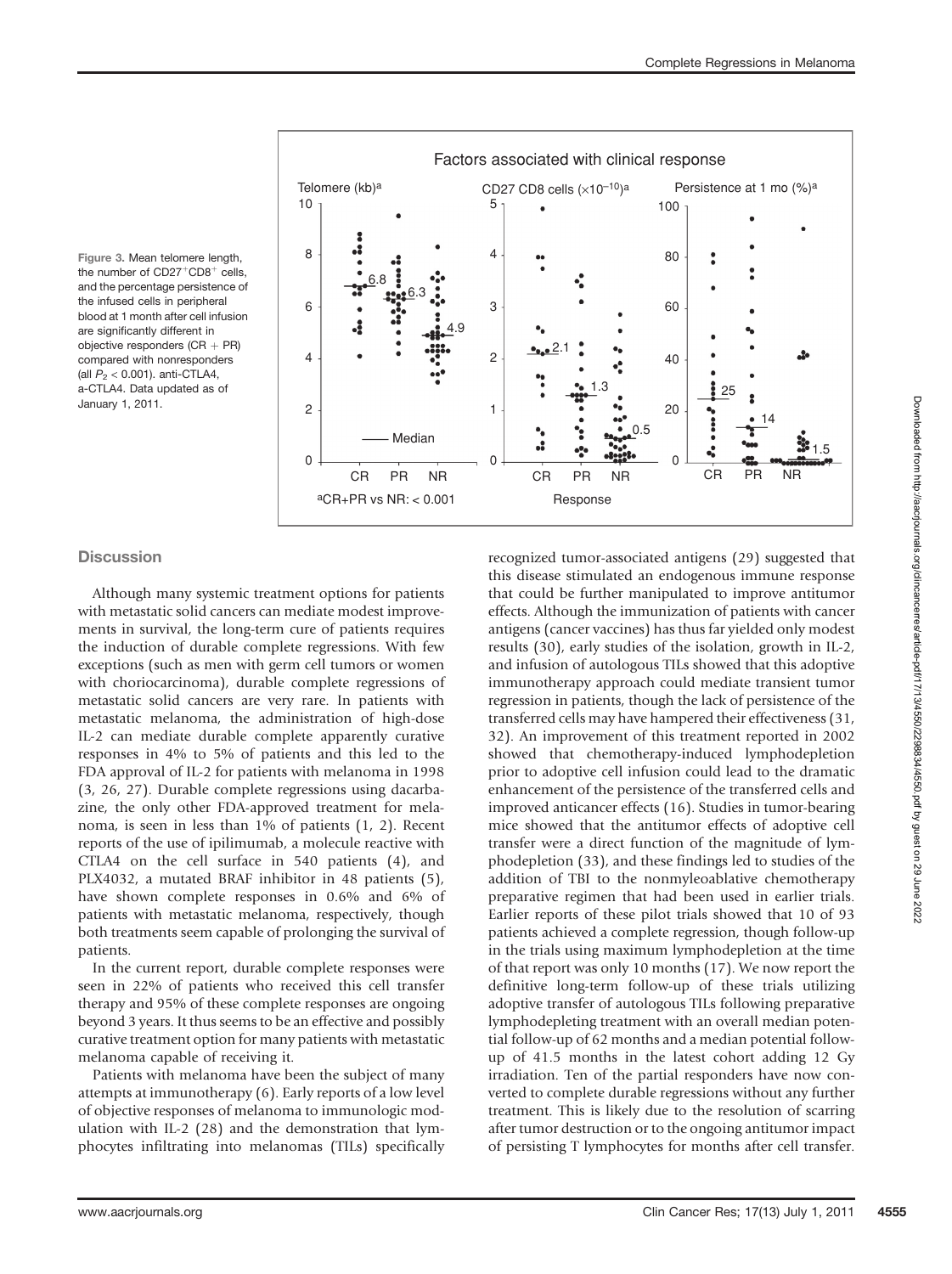Of the 93 patients, 20 (22%) have achieved a complete regression of metastatic disease and 19 of these 20 patients have ongoing complete responses beyond 3 years. Regressions have been seen at all visceral sites. The average patient had a median of 3 different metastatic anatomic sites.

Of particular importance is the induction of durable complete responses in patients who have received and progressed through multiple prior treatment regimens. Seventy percent of the complete responders had progressed through IL-2, 35% through chemotherapy, and 30% had both IL-2 and chemotherapy. Of the 11 patients who had previously progressed after receiving anti-CTLA4 monoclonal antibody, 5 experienced a complete regression in addition to 2 partial regressions. There was no influence of any prior therapy on the likelihood of achieving a complete regression or on overall survival in these 93 patients, suggesting that this treatment approach can be useful as an upfront treatment option or as a salvage regimen for patients with progression after other therapies.

Although complete regressions were seen in patients receiving each of the preparative regimens, there is a strong suggestion that increasing the lymphodepletion by adding TBI enhanced the antitumor effects. Studies in murine models suggested that lymphodepletion prior to adoptive cell transfer reduced the competition for homeostatic cytokines such as IL-7 and IL-15 (34) that promote lymphocyte growth, and indeed we measured an increase in serum IL-15 levels in all patients on the day after the lymphodepleting regimen was completed (17). Other impacts of the lymphodepletion are likely due to transient elimination of regulatory T cells and enhancement of the activity of antigen-presenting cells (35, 36). In preliminary studies, we have seen an inverse correlation between the likelihood of response and the return of  $CD4+Foxp3$ <sup>+</sup> cells in the circulation after treatment and this is now being further studied. In concert with results from murine models indicating that infused cells that were less differentiated and with a higher proliferative potential had increased antitumor activity (37), we noted a highly significant association between the likelihood of having a complete response and the infusion of TILs with longer telomeres, TILs with more  $CD8<sup>+</sup>CD27<sup>+</sup>$  cells, and increased persistence in the circulation of the infused cells at 1 month after transfer. There is an inverse correlation of telomere length with time in culture (38), though there was no maximum time in culture that precluded administration of cells. These find-

ings point the way toward increasing the therapeutic effectiveness of TILs by choosing cultures with higher average telomere lengths or cultures containing cells with a higher absolute number of  $CD27<sup>+</sup>$  cells, a marker of less differentiated cells (37). Generation of less differentiated cells might also be accomplished by minimizing time in culture and use of alternative cytokines.

It should be emphasized that not all patients with metastatic melanoma can receive this treatment approach. A metastatic nodule of at least 2-cm diameter must be present and suitable for resection. Most resections have been from soft tissue lesions, but peripheral lung and liver lesions have also been used (24). Metastatic lesions resected for symptomatic relief in the course of disease progression or lymph nodes resected for stage III disease can be cryopreserved and are a suitable source for later growth of TILs. Because about 85% of patients have lesions capable of being resected and about 55% grow cells suitable for infusion, we estimate that about 45% of all patients with metastatic melanoma can receive this treatment. About 5% of patients develop complications of tumor growth during the 4 to 6 weeks of cell preparation that preclude treatment. An important advantage of this cell transfer approach is its ability to mediate complete regressions regardless of the failure of prior treatments.

Current efforts are devoted to developing simpler and faster methods both to grow TILs with increased antitumor efficacy and to develop alternative preparative regimens. TILs grown by a simplified method that eliminates in vitro testing for antitumor activity (38) have mediated tumor regressions in patients with melanoma, though follow-up in these patients is short (39, 40). The ability to transduce genes encoding antitumor T-cell receptors into normal circulating lymphocytes and the use of these genetically engineered autologous cells for adoptive transfer are being explored in ongoing clinical trials (41, 42).

### Disclosure of Potential Conflicts of Interest

No potential conflicts of interest were disclosed.

The costs of publication of this article were defrayed in part by the payment of page charges. This article must therefore be hereby marked advertisement in accordance with 18 U.S.C. Section 1734 solely to indicate this fact.

Received January 14, 2011; revised March 18, 2011; accepted March 24, 2011; published OnlineFirst April 15, 2011.

- 4. Hodi FS, O'Day SJ, McDermott DF, Weber RW, Sosman JA, Haanen JB, et al. Improved survival with ipilimumab in patients with metastatic melanoma. N Engl J Med 2010;363:711–23.
- 5. Flaherty KT, Puzanov I, Kim KB, Ribas A, McArthur GA, Sosman JA, et al. Inhibition of mutated, activated BRAF in metastatic melanoma. N Engl J Med 2010;363:809–19.
- 6. Rosenberg SA, Restifo NP, Yang JC, Morgan RA, Dudley ME. Adoptive cell transfer: a clinical path to effective cancer immunotherapy. Nat Rev Cancer 2008;8:299–308.
- 7. Walter EA, Greenberg PD, Gilbert MJ, Finch RJ, Watanabe KS, Thomas ED, et al. Reconstitution of cellular immunity against

**References** 

<sup>1.</sup> Balch CM, Gershenwald JE, Soong SJ, Thompson JF, Atkins MB, Byrd DR, et al. Final version of 2009 AJCC melanoma staging and classification. J Clin Oncol 2009;27:6199–206.

<sup>2.</sup> Middleton MR, Grob JJ, Aaronson N, Fierlbeck G, Tilgen W, Seiter S, et al. Randomized phase III study of temozolomide versus dacarbazine in the treatment of patients with advanced metastatic malignant melanoma. J Clin Oncol 2000;18:158–66.

<sup>3.</sup> Atkins MB, Lotze MT, Dutcher JP, Fisher RI, Weiss G, Margolin K, et al. High-dose recombinant interleukin-2 therapy for patients with metastatic melanoma: analysis of 270 patients treated between 1985 and 1993. J Clin Oncol 1999;17:2105–16.